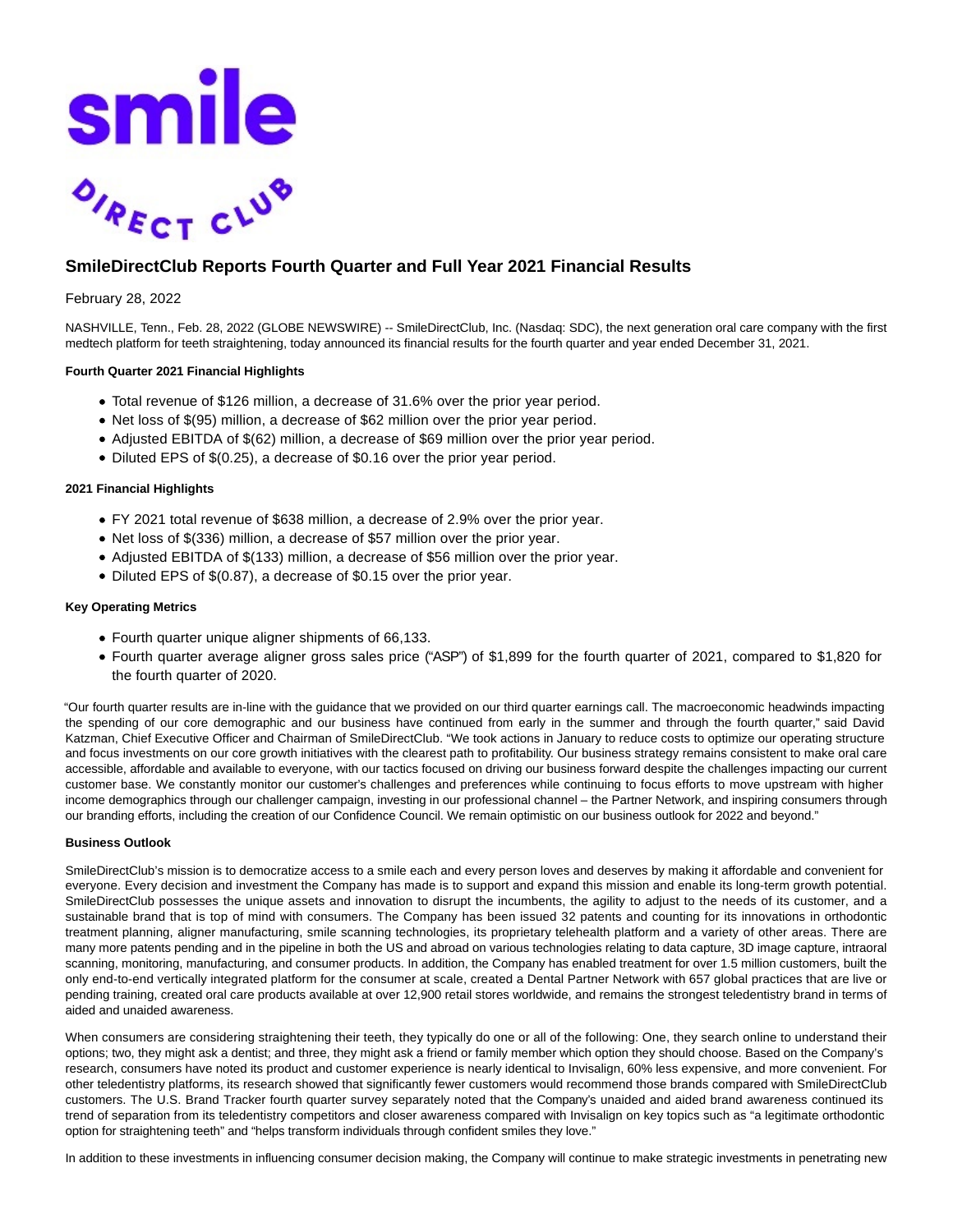demographics to drive controlled growth, while also executing against its profitability goals. Lastly, favorable industry dynamics continue to increase with broader acceptance of telehealth and specifically tele-dentistry, minimal penetration against the total addressable market, a number of recent regulatory wins that should help remove barriers to access to care, and clear aligners gaining share in the overall industry.

#### **Full Year 2022 Guidance**

For the year ended December 31, 2022, the Company expects total revenue to be in the range of \$600 million to \$650 million. While macroeconomic trends persist into 2022 from a demand perspective, the Company notes that its business can be highly variable on a month-to-month or quarterto-quarter basis.

The assumptions underlying the revenue estimate include:

- Low end of range represents continued worsening of core consumer
- High end assumes macro headwinds eases in back half of 2022

The full year 2022 costs and capital outlook include (see Company's supplemental earnings presentation for more insights regarding these assumptions):

- Gross margin range (as a percentage of total revenues) of 72.5% to 75.0%
- Adjusted EBITDA range of (\$75 million) to (\$25 million)
- CapEx range of \$60 million to \$70 million
- One-Time costs range of \$20 million to \$25 million

Revenue and expense guidance does not include outsized contributions or investments in any potential accelerated expansion of the Partner Network or SmileShop footprint. Any potential topline benefits or investments from the acceleration of these initiatives will be discussed during upcoming quarterly calls.

#### **Conference Call Information**

## **SmileDirectClub Fourth Quarter and Year End 2021 Conference Call Details**

| Date:    | March 1, 2022                                                                                             |  |
|----------|-----------------------------------------------------------------------------------------------------------|--|
| Time:    | 8:00 a.m. Eastern Time (7:00 a.m. Central Time)                                                           |  |
| Dial-In: | 1-877-407-9208 (domestic) or 1-201-493-6784 (international)                                               |  |
| Webcast: | Visit "Events and Presentations" section of the company's IR page at http://investors.smiledirectclub.com |  |

A replay of the call may be accessed the same day from 11 a.m. Eastern Time on Tuesday, March 1, 2022 until 11:59 p.m. Eastern Time on Tuesday, March 8, 2022 by dialing 1-844-512-2921 (domestic) or 1-412-317-6671 (international) and entering the replay PIN: 13726802. A copy of the 2021 fourth quarter and year end 2021 results supplemental earnings presentation and an archived version of the call, when completed, will also be available on the Investor Relations section of SmileDirectClub's website at investors.smiledirectclub.com.

#### **Forward-Looking Statements**

This earnings release contains forward-looking statements. All statements other than statements of historical facts may be forward-looking statements. Forward-looking statements generally relate to future events and include, without limitation, projections, forecasts and estimates about possible or assumed future results of our business, financial condition, liquidity, results of operations, plans, and objectives. Some of these statements may include words such as "expects," "anticipates," "believes," "estimates," "targets," "plans," "potential," "intends," "projects," and "indicates."

Although they reflect our current, good faith expectations, these forward-looking statements are not a guarantee of future performance, and involve a number of risks, uncertainties, estimates, and assumptions, which are difficult to predict. Some of the factors that may cause actual outcomes and results to differ materially from those expressed in, or implied by, the forward-looking statements include, but are not necessarily limited to: the ongoing assessment of the cyber incident, material legal, financial and reputational risks resulting from such incident and the related operational disruptions; the duration and magnitude of the COVID-19 pandemic and related containment measures; our management of growth; the execution of our business strategies, implementation of new initiatives, and improved efficiency; our sales and marketing efforts; our manufacturing capacity, performance, and cost; our ability to obtain future regulatory approvals; our financial estimates and needs for additional financing; consumer acceptance of and competition for our clear aligners; our relationships with retail partners and insurance carriers; our R&D, commercialization, and other activities and expenditures; the methodologies, models, assumptions, and estimates we use to prepare our financial statements, make business decisions, and manage risks; laws and regulations governing remote healthcare and the practice of dentistry; our relationships with vendors; the security of our operating systems and infrastructure; our risk management framework; our cash and capital needs; our intellectual property position; our exposure to claims and legal proceedings; and other factors described in our filings with the Securities and Exchange Commission, including but not limited to our Annual Report on Form 10-K for the year ended December 31, 2021.

New risks and uncertainties arise over time, and it is not possible for us to predict all such factors or how they may affect us. You should not place undue reliance on forward-looking statements, which speak only as of the date they are made. We are under no duty to update any of these forwardlooking statements after the date of this earnings release to conform these statements to actual results or revised expectations. You should, therefore, not rely on these forward-looking statements as representing our views as of any date subsequent to the date of this earnings release.

## **About SmileDirectClub**

SmileDirectClub, Inc. (Nasdaq: SDC) ("SmileDirectClub") is an oral care company and creator of the first medtech platform for teeth straightening. Through its cutting-edge telehealth technology and vertically integrated model, SmileDirectClub is revolutionizing the oral care industry. SmileDirectClub's mission is to democratize access to a smile each and every person loves by making it affordable and convenient for everyone. For more information, please visit SmileDirectClub.com.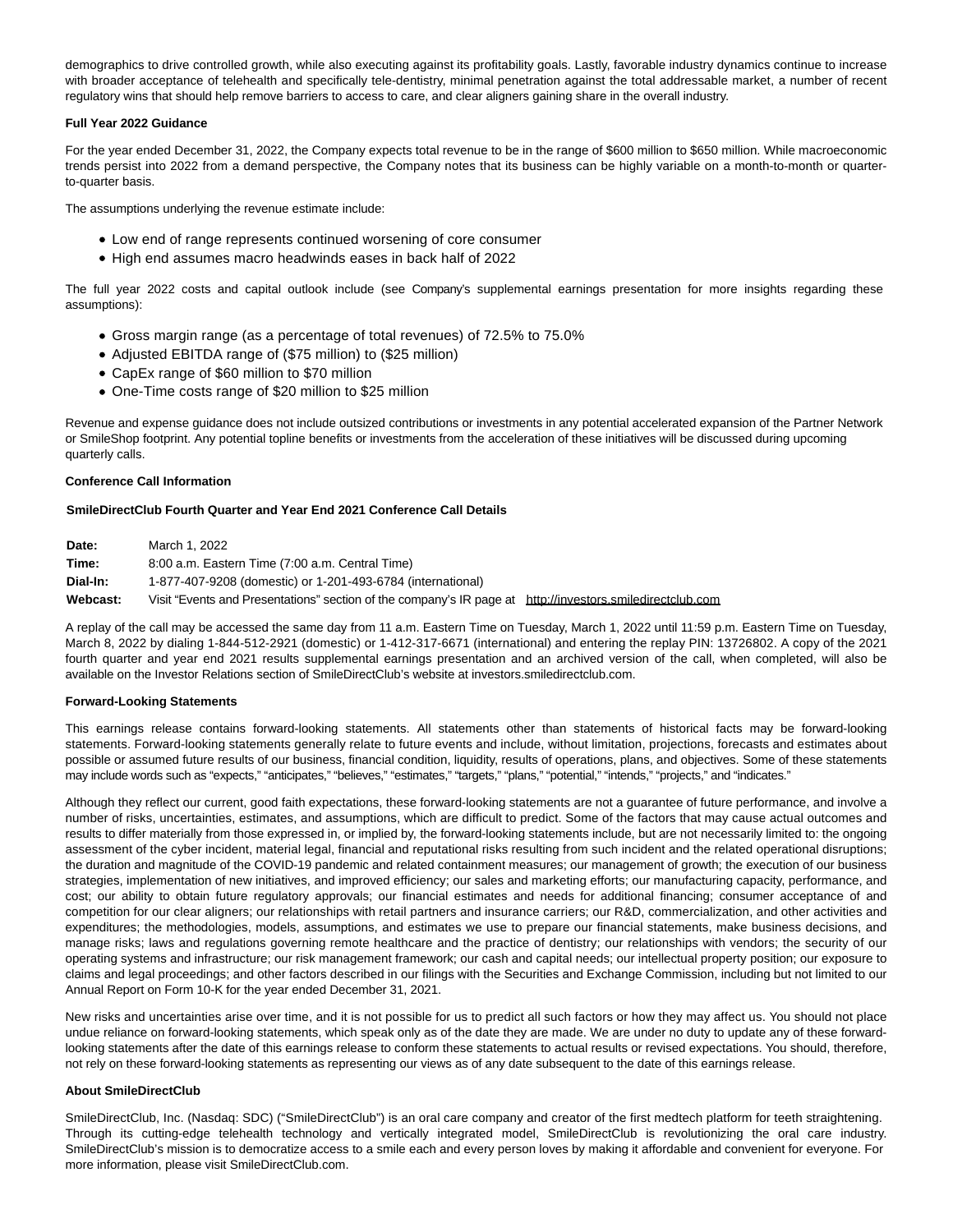# **Investor Relations:**

Jesse Weaver Global Head, FP&A and Investor Relations

Jonathan Fleetwood Director, Investor Relations [investorrelations@smiledirectclub.com](https://www.globenewswire.com/Tracker?data=pEB2VhAwZI5VO5IJJzLLX3pN0PX212J9gvwMbW9gbAk0y_FoXypLhVTjZyj8VDB6LB04e1k4j1d-KWLMQYabgeNJhvmluB-o4luDDWPSdpJpLXYk48dyVPx50ttcVjn4BhxLdjdZQmKJ1WRNdcjFhw==)

# **Media Relations:**

Amber Pietrobono Director, Corporate Communications [press@smiledirectclub.com](https://www.globenewswire.com/Tracker?data=R0aTIycILhKsKsaaeDIix9Yripwqp3dSZYHi1XTcY5RTsQ30utS_dEthxvyVJH28RdqICe1mlN3467sPVuVcgCPrt0UIlV6_B9rawzjQ4qI=)

## **SmileDirectClub, Inc. Consolidated Balance Sheets (in thousands) (unaudited)**

|                                                                                                                                                                                   | December 31,<br>2021 | December 31,<br>2020 |            |
|-----------------------------------------------------------------------------------------------------------------------------------------------------------------------------------|----------------------|----------------------|------------|
| <b>ASSETS</b>                                                                                                                                                                     |                      |                      |            |
| Cash                                                                                                                                                                              | \$<br>224,860        | \$                   | 316,724    |
| Accounts receivable, net                                                                                                                                                          | 184,558              |                      | 221,973    |
| Inventories                                                                                                                                                                       | 40,803               |                      | 29,247     |
| Prepaid and other current assets                                                                                                                                                  | 17,519               |                      | 12,832     |
| Total current assets                                                                                                                                                              | 467,740              |                      | 580,776    |
| Accounts receivable, net, non-current                                                                                                                                             | 59,210               |                      | 71,355     |
| Property, plant and equipment, net                                                                                                                                                | 227,201              |                      | 189,995    |
| Operating lease right-of-use asset                                                                                                                                                | 24,927               |                      | 31,176     |
| Other assets                                                                                                                                                                      | 15,480               |                      | 11,487     |
| <b>Total assets</b>                                                                                                                                                               | \$<br>794,558        | \$                   | 884,789    |
| <b>LIABILITIES AND EQUITY (DEFICIT)</b>                                                                                                                                           |                      |                      |            |
| Accounts payable                                                                                                                                                                  | \$<br>19,922         | \$                   | 36,848     |
| <b>Accrued liabilities</b>                                                                                                                                                        | 122,066              |                      | 100,589    |
| Deferred revenue                                                                                                                                                                  | 20,258               |                      | 26,619     |
| Current portion of long-term debt                                                                                                                                                 | 10,997               |                      | 15,664     |
| Other current liabilities                                                                                                                                                         | 4,997                |                      | 6,821      |
| Total current liabilities                                                                                                                                                         | 178,240              |                      | 186,541    |
| Long-term debt, net of current portion                                                                                                                                            | 729,973              |                      | 392,939    |
| Operating lease liabilities, net of current portion                                                                                                                               | 20,352               |                      | 27,771     |
| Other long-term liabilities                                                                                                                                                       | 347                  |                      | 43,400     |
| <b>Total liabilities</b>                                                                                                                                                          | 928,912              |                      | 650,651    |
| <b>Equity (Deficit)</b>                                                                                                                                                           |                      |                      |            |
| Class A common stock, par value \$0.0001 and 119,280,781 shares issued and outstanding at                                                                                         |                      |                      |            |
| December 31, 2021 and 115,429,319 shares issued and outstanding at December 31, 2020                                                                                              | 12                   |                      | 11         |
| Class B common stock, par value \$0.0001 and 269,243,501 shares issued and outstanding at<br>December 31, 2021 and 270,908,566 shares issued and outstanding at December 31, 2020 | 27                   |                      | 27         |
| Additional paid-in-capital                                                                                                                                                        | 448,867              |                      | 483,393    |
| Accumulated other comprehensive income (loss)                                                                                                                                     | 293                  |                      | (102)      |
| Accumulated deficit                                                                                                                                                               | (295, 321)           |                      | (192, 879) |
| Noncontrolling interest                                                                                                                                                           | (305, 852)           |                      | (73, 932)  |
| Warrants                                                                                                                                                                          | 17,620               |                      | 17,620     |
|                                                                                                                                                                                   | (134, 354)           |                      | 234,138    |
| Total equity (deficit)                                                                                                                                                            | 794,558              |                      |            |
| Total liabilities and equity (deficit)                                                                                                                                            | \$                   | \$                   | 884,789    |

**SmileDirectClub, Inc.**

**Consolidated Statements of Operations**

**(in thousands, except share and per share amounts)**

**(unaudited)**

|                   | Three Months Ended December 31, |  |         |  | <b>Years Ended December 31.</b> |  |         |
|-------------------|---------------------------------|--|---------|--|---------------------------------|--|---------|
|                   | 2021                            |  | 2020    |  | 2021                            |  | 2020    |
| Revenue, net      | 116.507                         |  | 172.577 |  | 594.692                         |  | 607.373 |
| Financing revenue | 9.779                           |  | 11.979  |  | 42.919                          |  | 49.407  |
|                   |                                 |  |         |  |                                 |  |         |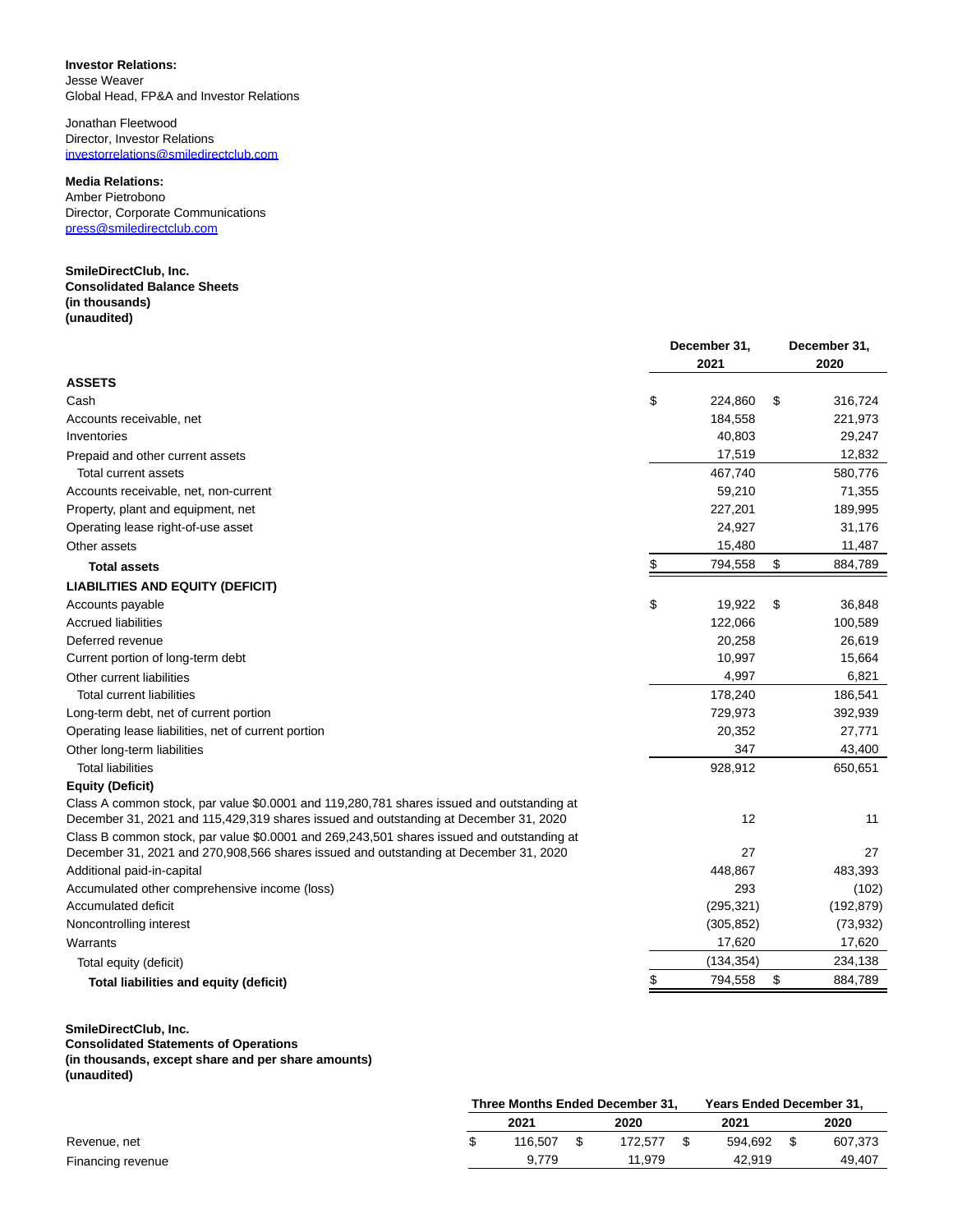| <b>Total revenues</b>                                      | 126,286      | 184,556       | 637.611          | 656,780         |
|------------------------------------------------------------|--------------|---------------|------------------|-----------------|
| Cost of revenues                                           | 44,364       | 48,539        | 177,597          | 206,852         |
| Gross profit                                               | 81,922       | 136,017       | 460.014          | 449,928         |
| Marketing and selling expenses                             | 99,209       | 79,355        | 388,450          | 322,919         |
| General and administrative expenses                        | 73,791       | 78,154        | 325,569          | 311,982         |
| Lease abandonment and impairment of long-lived assets      | 103          | (3, 136)      | 1,481            | 25,457          |
| Other store closure and related costs                      | 2,039        | 844           | 3,798            | 7,034           |
| Loss from operations                                       | (93, 220)    | (19,200)      | (259, 284)       | (217, 464)      |
| Interest expense                                           | 1,877        | 15,383        | 23,154           | 45,010          |
| Loss on extinguishment of debt                             |              |               | 47,631           | 13,781          |
| Other expense (income)                                     | 576          | (3,009)       | 4,313            | (878)           |
| Net loss before provision for income tax expense (benefit) | (95, 673)    | (31,574)      | (334, 382)       | (275, 377)      |
| Provision for income tax expense (benefit)                 | (308)        | 1,377         | 1,268            | 3,122           |
| Net loss                                                   | (95, 365)    | (32, 951)     | (335,650)        | (278, 499)      |
| Net loss attributable to noncontrolling interest           | (66, 104)    | (23, 224)     | (233, 208)       | (200,133)       |
| Net loss attributable to SmileDirectClub, Inc.             | (29, 261)    | \$<br>(9,727) | \$<br>(102, 442) | \$<br>(78, 366) |
| Earnings (loss) per share of Class A common stock:         |              |               |                  |                 |
| Basic                                                      | \$<br>(0.25) | \$<br>(0.09)  | \$<br>(0.87)     | \$<br>(0.71)    |
| <b>Diluted</b>                                             | (0.25)       | \$<br>(0.09)  | \$<br>(0.87)     | \$<br>(0.72)    |
| Weighted average shares outstanding:<br>Basic              | 119,188,971  | 114,008,652   | 118,360,801      | 109,854,360     |
|                                                            | 388,432,472  | 386,128,446   | 387,775,890      | 385,200,442     |
| <b>Diluted</b>                                             |              |               |                  |                 |

#### **SmileDirectClub, Inc.**

# **Consolidated Statements of Cash Flows (in thousands)**

**(unaudited)**

|                                                                             | 2021             |     |            |
|-----------------------------------------------------------------------------|------------------|-----|------------|
| <b>Operating Activities</b>                                                 |                  |     |            |
| Net loss                                                                    | \$<br>(335, 650) | -\$ | (278, 499) |
| Adjustments to reconcile net loss to net cash used in operating activities: |                  |     |            |
| Depreciation and amortization                                               | 70,113           |     | 56,390     |
| Deferred loan cost amortization                                             | 5,148            |     | 4,407      |
| Equity-based compensation                                                   | 44,628           |     | 44,903     |
| Loss on extinguishment of debt                                              | 47,631           |     | 13,594     |
| Paid in kind interest expense                                               | 3,324            |     | 8,450      |
| Asset impairment and related charges                                        | 1,481            |     | 27,767     |
| Other non-cash operating activities                                         | 372              |     | 10,071     |
| Changes in operating assets and liabilities:                                |                  |     |            |
| Accounts receivable                                                         | 49,560           |     | 52,400     |
| Inventories                                                                 | (11, 775)        |     | (11,602)   |
| Prepaid and other current assets                                            | (8,733)          |     | (378)      |
| Accounts payable                                                            | (11, 296)        |     | (7,670)    |
| <b>Accrued liabilities</b>                                                  | 10,039           |     | (4,585)    |
| Deferred revenue                                                            | (6, 361)         |     | 1,184      |
| Net cash used in operating activities                                       | (141, 519)       |     | (83, 568)  |
| <b>Investing Activities</b>                                                 |                  |     |            |
| Purchases of property, equipment, and intangible assets                     | (106, 567)       |     | (97, 141)  |
| Net cash used in investing activities                                       | (106, 567)       |     | (97, 141)  |
| <b>Financing Activities</b>                                                 |                  |     |            |
| IPO proceeds, net of discount and related fees                              |                  |     | (1, 155)   |
| Proceeds from warrant exercise                                              |                  |     | 922        |
| Repurchase of Class A shares to cover employee tax withholdings             | (10,028)         |     | (9,901)    |
| Proceeds from stock purchase plan                                           | 1,031            |     |            |
| Repayment of HPS Credit Facility                                            | (396, 497)       |     |            |
| Payment of extinguishment costs                                             | (37,701)         |     |            |

**Years Ended December 31,**